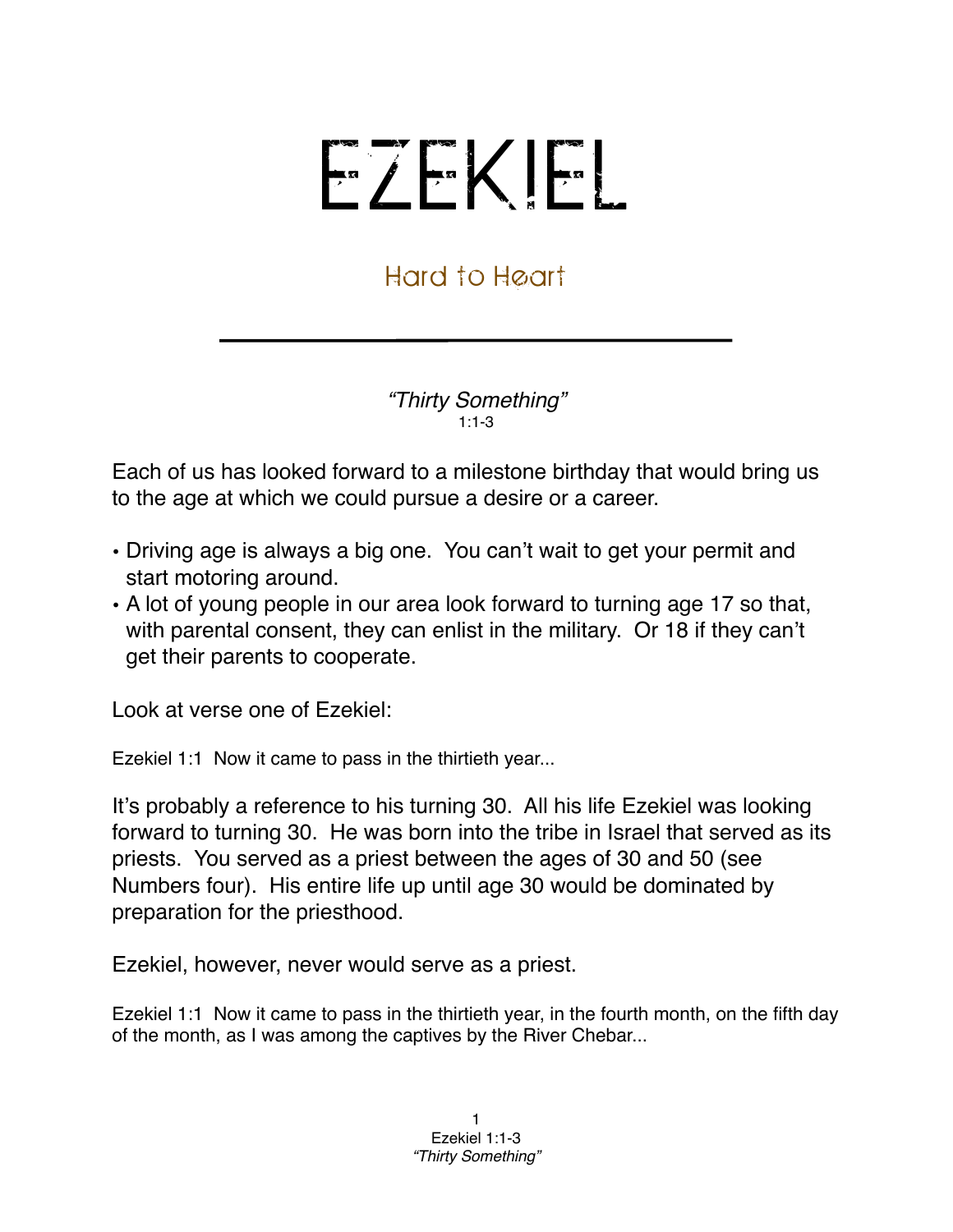On his thirtieth birthday he found himself dwelling in a settlement called Tel-Abib on the banks of the Chebar in Babylon. The Israelites had been conquered by the Babylonian Empire.

His dreams of being a priest and serving in his course in the Temple at Jerusalem were pretty well dashed. If he understood the words of Jeremiah the way Daniel did then he knew that the Babylonian captivity would last seventy years. Even if he saw the Temple again he would be past the maximum age and would not be able to serve. He'd never serve as a priest. God called him instead to be a prophet. There in Babylon, in captivity, Ezekiel would serve God as His prophet for some twenty-plus years.

Welcome to servanthood! Say "Hello!" to God's will for your life.

Seriously, while it's great to dream and to plan everything must be subordinated to the understanding, "nevertheless not my will but God's will be done."

Had Ezekiel been born a few years earlier he would have enjoyed life serving as a priest during a time of great revival. King Josiah was Judah's godly king from about 641BC until 610BC. In the eighteenth year of his rule Josiah began to encourage the exclusive worship of Yahweh and outlawed all other forms of worship. Josiah destroyed the living quarters for male prostitutes, which were in the Temple and also destroyed foreign pagan objects related to the worship of [Baal,](http://en.wikipedia.org/wiki/Baal) [Ashterah,](http://en.wikipedia.org/wiki/Ashterah) "and all the hosts of the heavens." Josiah had the living pagan priests executed and had the bones of dead pagan priests exhumed from their graves and burned on their altars. He destroyed altars and images of pagan deities.

Josiah ordered the High Priest [Hilkiah](http://en.wikipedia.org/wiki/Hilkiah) to use the tax monies which had been collected over the years to repair the neglect and damage suffered by the Temple during the reigns of [Amon](http://en.wikipedia.org/wiki/Amon_of_Judah) and [Manasseh](http://en.wikipedia.org/wiki/Manasseh_of_Judah).

Hilkiah discovered the Book of the Law. Some speculate it may have been the original Pentateuch penned by Moses. Hilkiah brought this scroll to Josiah's attention, and the king had it read to a crowd in Jerusalem. He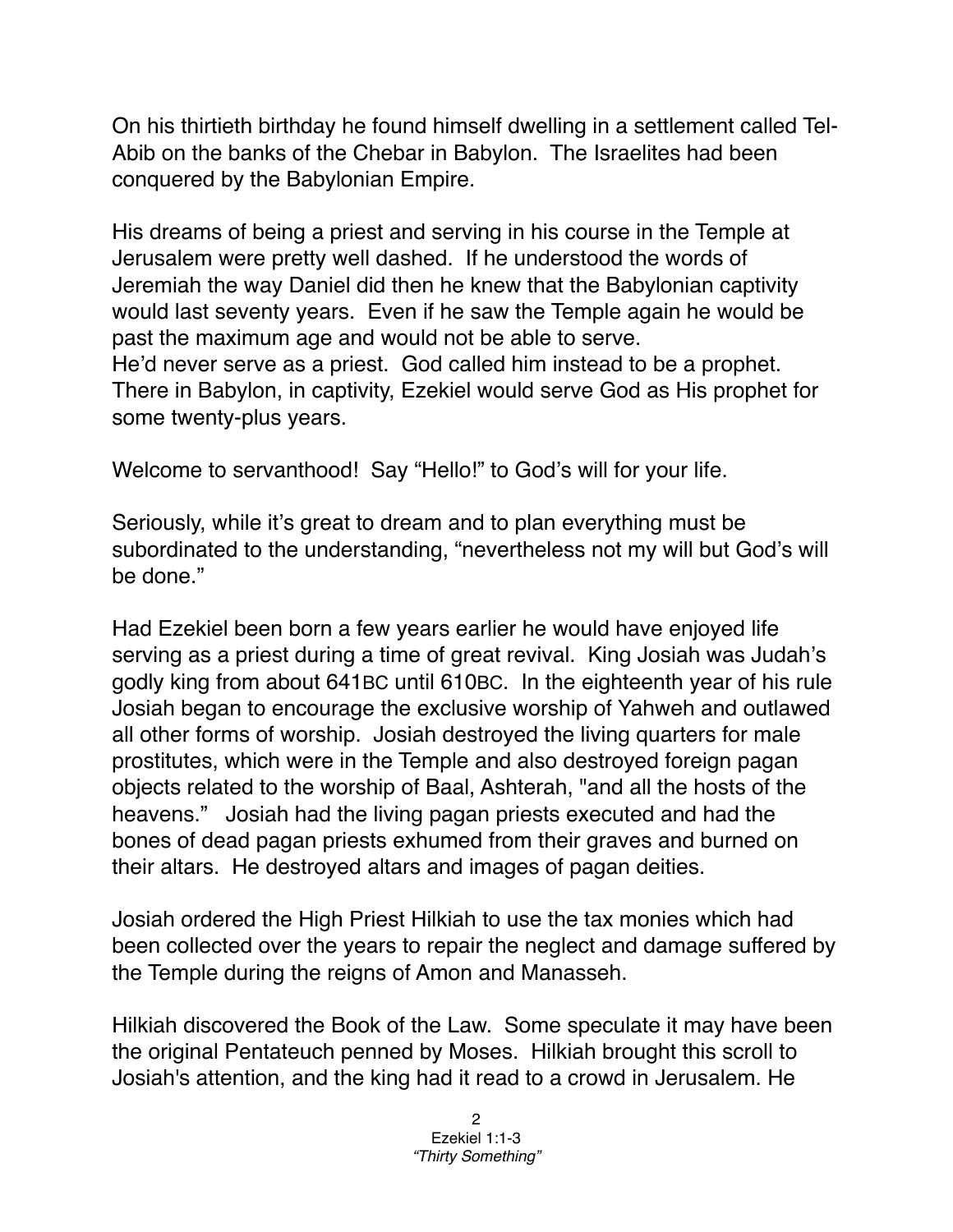was praised for this piety by the [prophetess](http://en.wikipedia.org/wiki/Prophetess) [Huldah,](http://en.wikipedia.org/wiki/Huldah) who made the prophecy that all involved would die without having to see God's judgment on Judah for the sins they had committed in prior generations.

Josiah also reinstituted the [Passover](http://en.wikipedia.org/wiki/Passover) celebrations and returned the [Ark of](http://en.wikipedia.org/wiki/Ark_of_the_Covenant)  [the Covenant](http://en.wikipedia.org/wiki/Ark_of_the_Covenant) to the [Temple](http://en.wikipedia.org/wiki/Solomon%27s_Temple) (Second Chronicles 35). (This was the last recorded mention of the Ark).

What a glorious time to be getting ready to enter your service as a priest! But before his thirtieth birthday things would change rather dramatically.

Josiah was killed in 610BC in a battle at Megiddo by Pharaoh Necho of Egypt. Josiah's middle son, Jehoahaz, reigned over Judah for the next three months. He was taken captive by Necho who then installed Josiah's eldest son, Jehoiakim, as ruler of Judah.

Enter Babylon as a world power. King Nebuchadnezzar of Babylon defeated Pharaoh Necho. He came to Jerusalem around 605BC. He left Jehoiakim in charge but took away many of the ruling class in Judah including Daniel and his three friends. Eleven years later Jehoiakim foolishly rebelled against Nebuchadnezzar. Jehoiakim died before the siege and his son, Jehoiachin, ruled in his place. In this second siege Nebuchadnezzar took away 10,000, including Ezekiel.

Zedekiah was next set up to rule Judah as a tributary to Babylon. Against good and godly advice from Jeremiah, Zedekiah allied himself with Egypt. Nebuchadnezzar came a third and final time. He laid siege and ruined Jerusalem and its Temple. It was 586BC - just twenty-three years after Josiah's death.

Ezekiel missed the opportunity to priest under Josiah by just a few years. Instead of riding the wave of revival in Jerusalem he was exiled by the shores of a Babylonian canal.

God had a calling for His priest: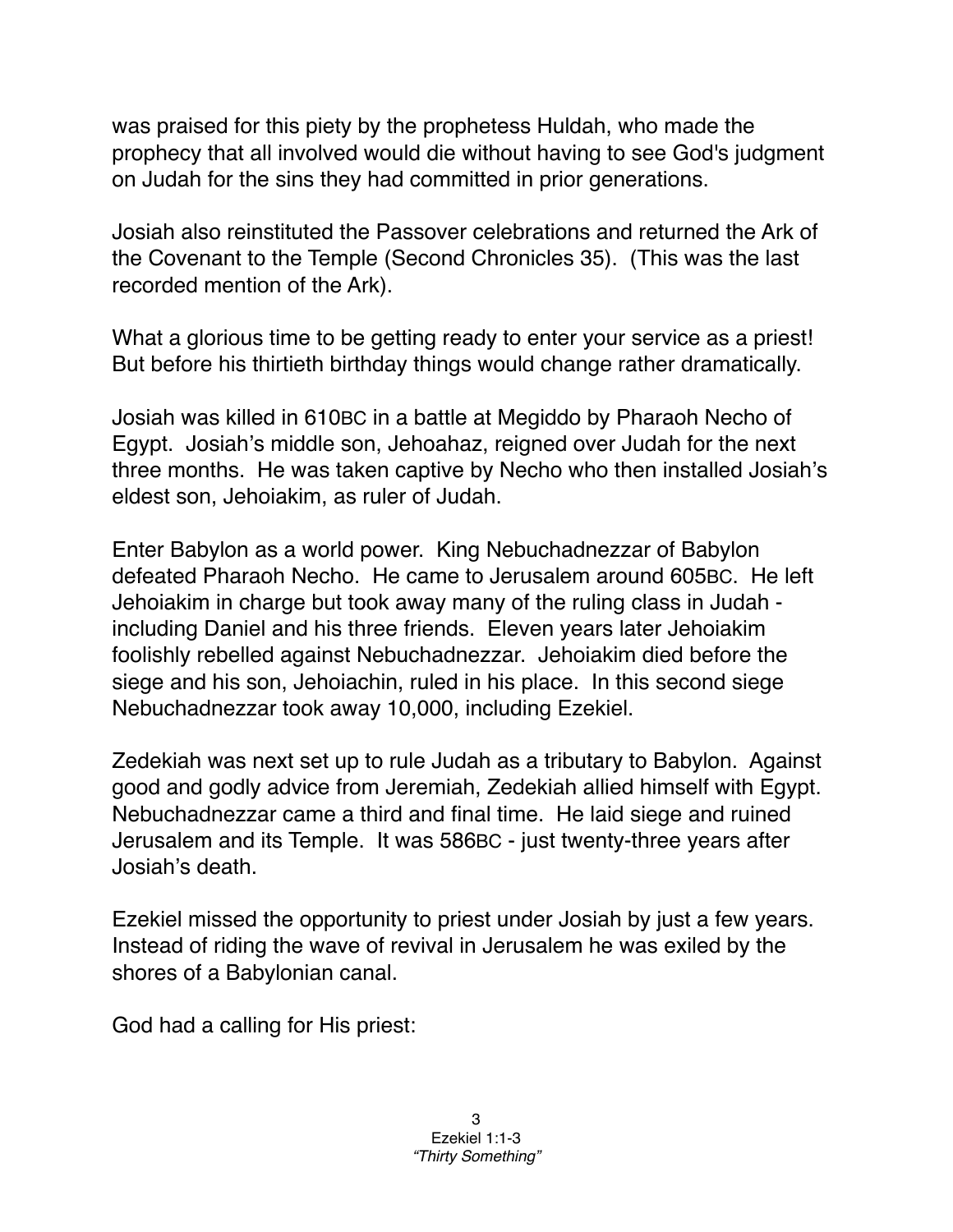Ezekiel 1:1 Now it came to pass in the thirtieth year, in the fourth month, on the fifth day of the month, as I was among the captives by the River Chebar, that the heavens were opened and I saw visions of God.

We read of "the heavens" being "opened" four times in the New Testament:

- In Matthew 3:16 the heavens open at the baptism of Jesus and the Holy Spirit descends upon Him in the form of a dove.
- In John 1:51 Jesus tells Nathanael that he will see the heavens open as angels ascend and descend to minister to the Lord.
- In The Revelation 4:1 the heavens open to receive John to see the visions of the future.
- In The Revelation 19:11 the heavens open as Jesus returns to earth in His Second Coming at the end of the age.

Here the "heavens were opened" so that Ezekiel could see "visions of God." The revelations Ezekiel received were in many forms and are some of the most unique in all the Word of God. For example, Ezekiel is called upon to perform about ten symbolic skits to communicate God's prophecies to His people. Three of them are in chapter four:

- He builds a model of a city under siege.
- He lies on his left side for 390 days, then his right side for an additional 40 days.
- He cooks rations using human excrement.

It is a prophecy to symbolize God's judgment on the nation of Judah.

By far the most dramatic symbol is the one we'll encounter in chapter twenty-four.

Ezekiel 24:15 Also the word of the Lord came to me, saying,

Ezekiel 24:16 "Son of man, behold, I take away from you the desire of your eyes with one stroke; yet you shall neither mourn nor weep, nor shall your tears run down. Ezekiel 24:17 Sigh in silence, make no mourning for the dead; bind your turban on your head, and put your sandals on your feet; do not cover your lips, and do not eat man's bread of sorrow."

Ezekiel 24:18 So I spoke to the people in the morning, and at evening my wife died; and the next morning I did as I was commanded.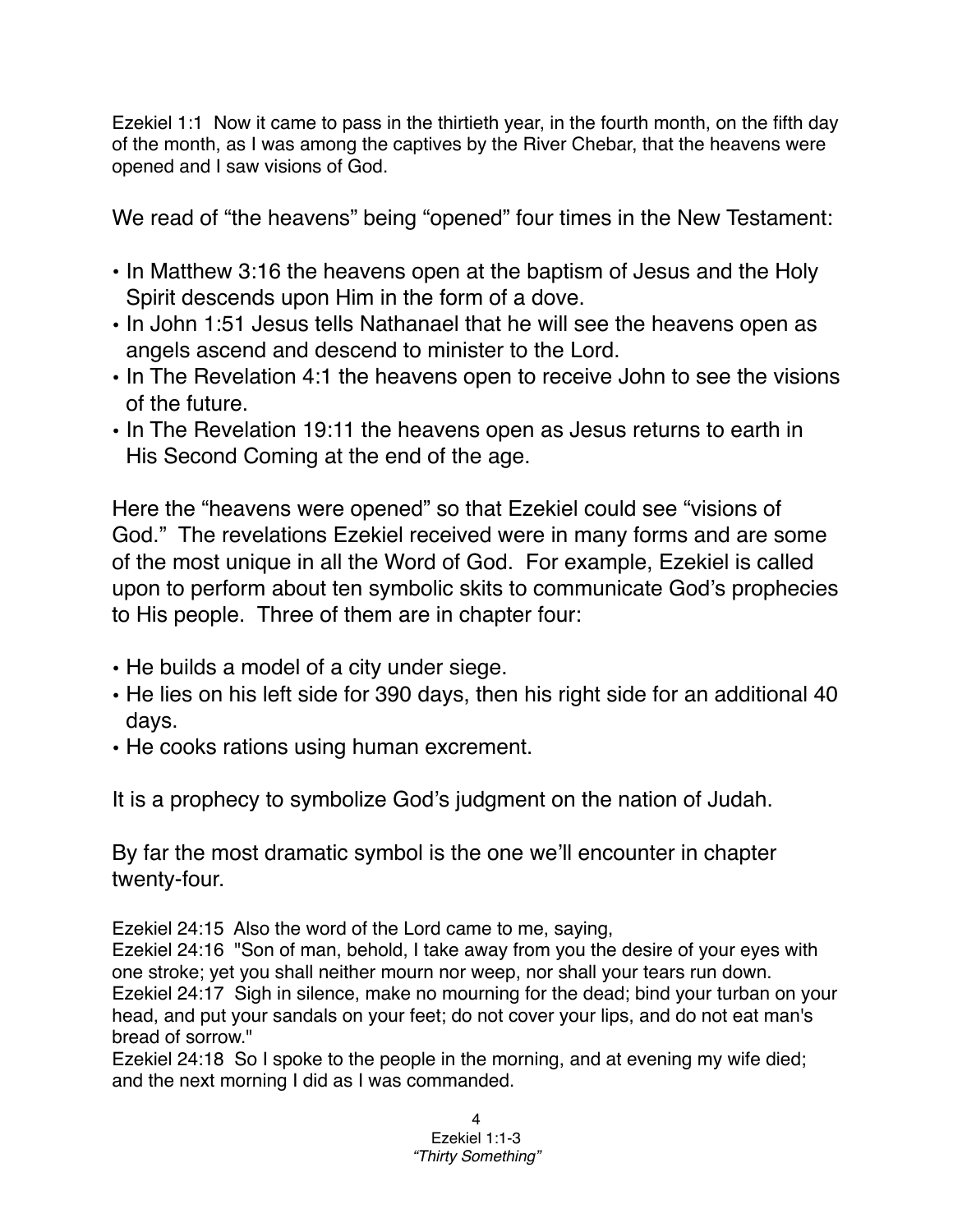Ezekiel 24:19 And the people said to me, "Will you not tell us what these things signify to us, that you behave so?"

Ezekiel 24:20 Then I answered them, "The word of the Lord came to me, saying, Ezekiel 24:21 'Speak to the house of Israel, "Thus says the Lord God: 'Behold, I will profane My sanctuary, your arrogant boast, the desire of your eyes, the delight of your soul; and your sons and daughters whom you left behind shall fall by the sword. Ezekiel 24:22 And you shall do as I have done; you shall not cover your lips nor eat

man's bread of sorrow.

Ezekiel 24:23 Your turbans shall be on your heads and your sandals on your feet; you shall neither mourn nor weep, but you shall pine away in your iniquities and mourn with one another.

Ezekiel 24:24 Thus Ezekiel is a sign to you; according to all that he has done you shall do; and when this comes, you shall know that I am the Lord God.' "

Biblical historians show it was on the day Nebuchadnezzar began his final destructive siege on Jerusalem that Ezekiel's wife died.

There is no greatness for God, in God's service, without suffering, without sacrifice. Suffering is in the hands of God. It will find you.

Sacrifice, however, is in your hands. You are called upon to offer yourself a living sacrifice. Depth and power in your service come from a life of real sacrifice as God takes you through suffering.

Ezekiel 1:2 On the fifth day of the month, which was in the fifth year of King Jehoiachin's captivity,

I'll be first to admit I get lost in the dates. Ezekiel had been taken into captivity with King Jehoiachin in March of 597BC. As the book opens Ezekiel was already in captivity having been carried off in the second siege. He prophesied about the destruction of Jerusalem six or seven years before it happened.

In fact, the book can be outlined in this simple format:

- Chapters 1-24 contain prophecies after the first and second sieges but before the third siege and the final destruction of Jerusalem.
- Chapters 25-32 contain prophecies relating to the fall of Jerusalem.
- Chapters 33-48 contain prophecies after the fall of Jerusalem including its future restoration in the end times.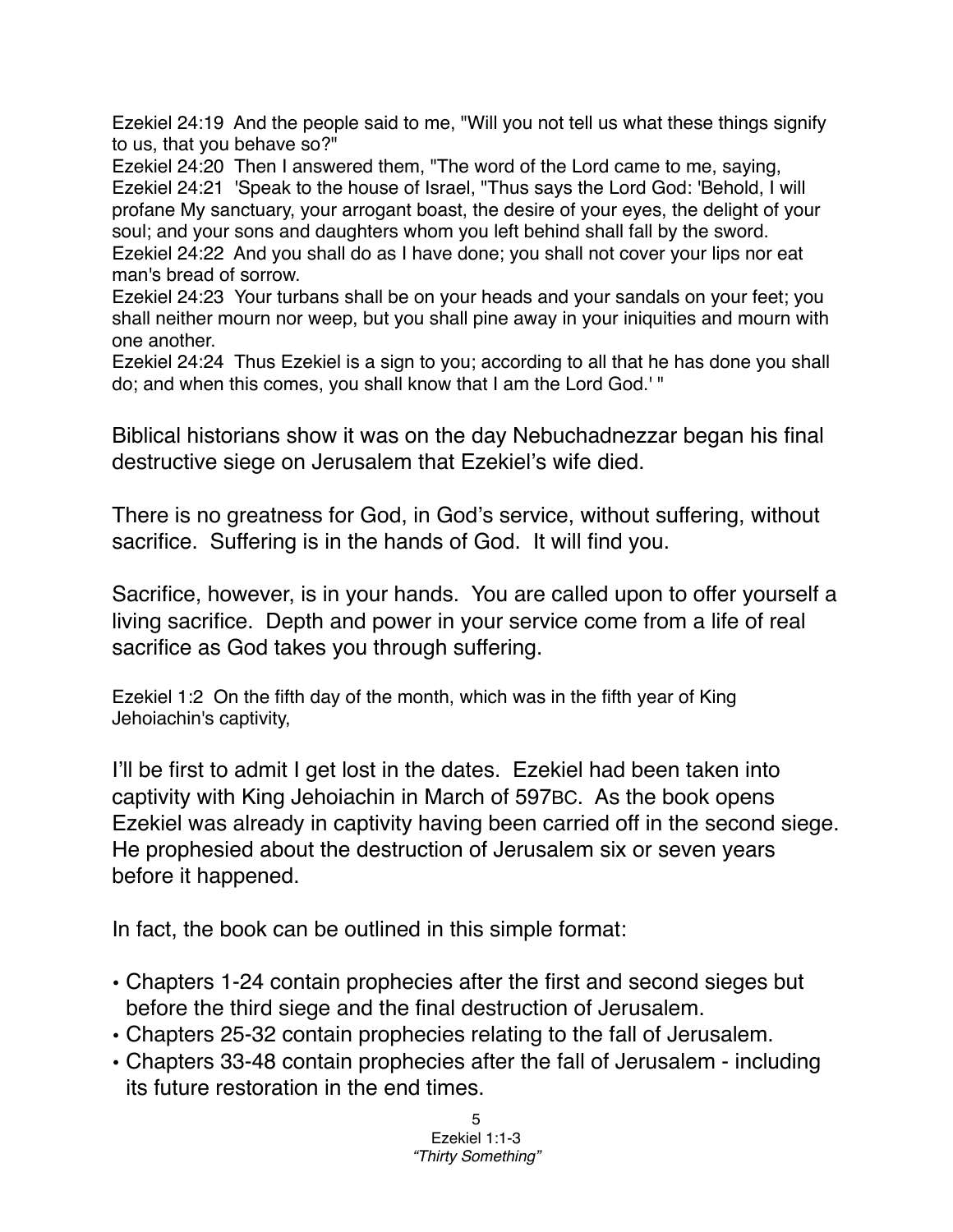(You can divide the book into a fourth part if you take chapters 25-32 in two parts since in them Ezekiel addresses seven Gentile nations as well as Israel).

In the early part of the book Ezekiel wrote to show the exiles they needed to prepare for a lengthy stay in Babylon. In the latter part of the book, after the fall of Jerusalem in 586BC, he comforted them with the hope that they would be regathered to Jerusalem.

Here are a few other ʻfascinating facts' about Ezekiel:

- Ezekiel is one of only two people in the Bible who were commanded by God to eat a scroll. (The other was John).
- The Book of Ezekiel contains more specific dates than any other Old Testament prophetic book.
- Nothing else is recorded about Ezekiel in the Word of God except what we read in his book.
- Ezekiel is one of two Old Testament books that describe the fall of Satan. (The other is Isaiah).
- In the book there are at least twenty-five references to the Holy Spirit.
- At least nine chapters describe the future glory of Israel during the Millennial Kingdom.

Ezekiel 1:3 the word of the Lord came expressly to Ezekiel the priest, the son of Buzi, in the land of the Chaldeans by the River Chebar; and the hand of the Lord was upon him there.

Jeremiah had been prophesying for about 35 years to this point. Daniel was just beginning his amazing ministry but was at the heart of the action in the very courts of Nebuchadnezzar's Babylon.

Ezekiel was stuck out along the River Chebar, a sort of canal that was connected to the River Euphrates, in a Jewish settlement. He was comfortable but obscure.

He was out in the sticks, a nobody, a wanna-be priest who would never serve in the Temple.